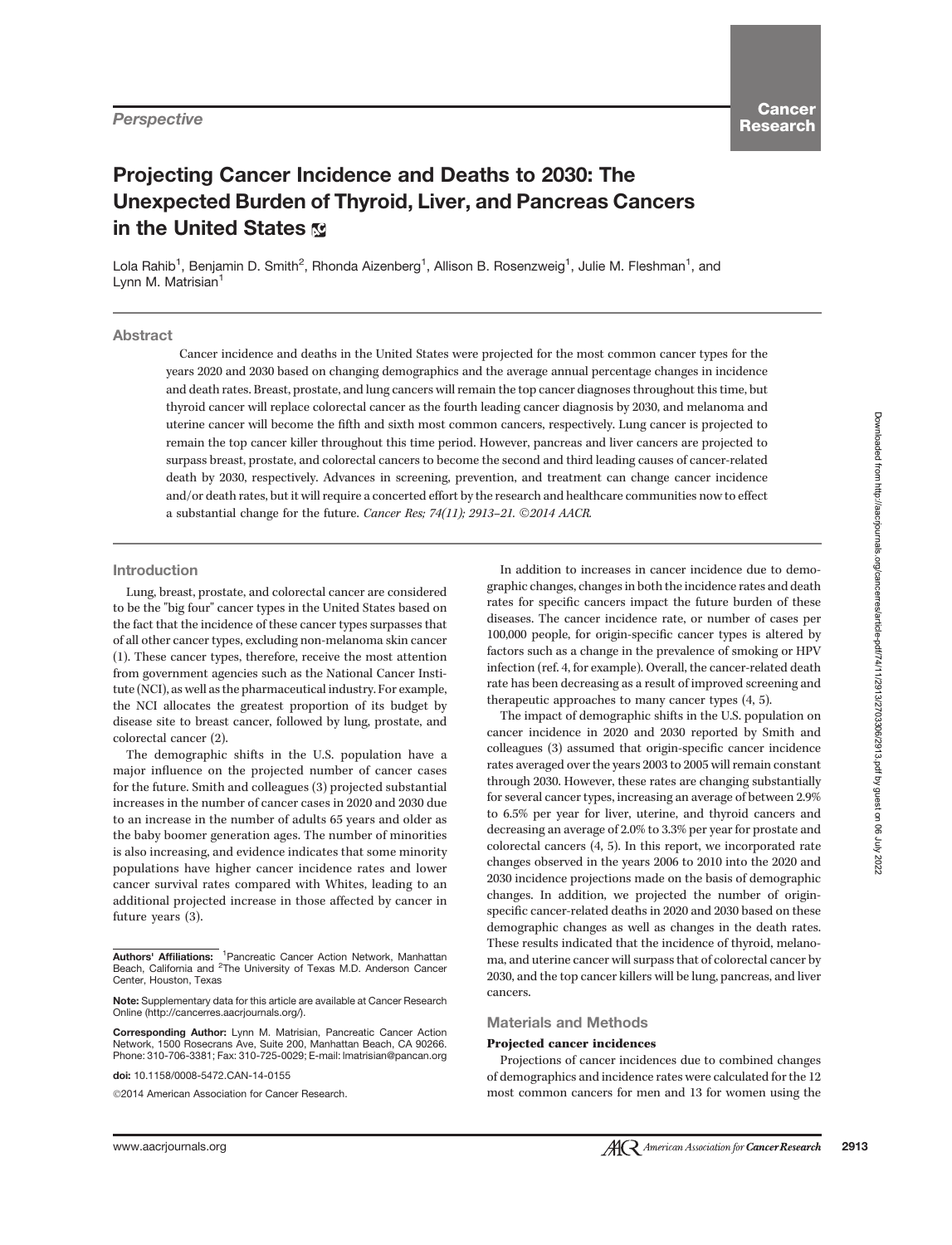projections previously reported by Smith and colleagues (3) and correcting them by applying the delay-adjusted average annual percentage change (AAPC) in the incidence rates for 2006 to 2010 for men and women reported by Edwards and colleagues (5). The projection for each cancer type is described mathematically as follows:

for AAPC<sub>i</sub> > 0, # of Cases = 
$$
I_d \times \left(\frac{AAPC_i}{100} + 1\right)^n
$$
;  
for AAPC<sub>i</sub> < 0, # of Cases = 
$$
\frac{I_d}{\left(\frac{|AAPC_i|}{100} + 1\right)^n}
$$

where  $AAPC_i$  is the AAPC in incidence (5),  $I_d$  is the projected incidence based on demographics  $(3)$ , and  $n$  is the adjustment in years. The number of years in the adjustment was 6, 16, and 26 for 2010, 2020, and 2030, respectively, to account for the fact that the Smith and colleagues projections were based on the 2003 to 2005 data. AAPC in incidence rates that are not statistically significantly different from zero were considered to be zero. Values for men and women were calculated separately and then added together for the total population value. All calculations were performed under the assumption that the AAPC in the incidence rates for 2006 to 2010 will remain the same over the entire time period.

### Projected cancer-related deaths

Any additional cancer types identified as being in the top 10 cancers killers for men or women were added to the previous list of most common cancers: these include brain and central nervous system (CNS), esophagus, and ovary. Projections of deaths of the most common and most deadly cancers (a total of 14 cancer types for men and 16 cancer types for women) due to the combined changes of demographics and death rates were calculated using the 2010 number of deaths for men and women as provided by SEER<sup>\*</sup>Stat Database (6) and applying the AAPC in death rates from 2006 to 2010 for men and women reported by Edwards and colleagues (5). The number of deaths in 2020 and 2030 were calculated by adjusting for demographic changes by determining the percentage increase in new cancer cases in 2020 and 2030 relative to 2010 reported by Smith and colleagues (3), and this number was adjusted by the AAPC in the death rates for 10 years for the 2020 projections, and for 20 years for the 2030 projections. The calculation for the projected deaths for each cancer type is described mathematically as follows:

for 
$$
\triangle
$$
APC<sub>d</sub> > 0, # of Deaths =  $D_{2010} \times \Delta I_d \left(\frac{\triangle$ APC<sub>d</sub>}{100} + 1\right)^n;  
for  $\triangle$ APC<sub>d</sub> < 0, # of Deaths =  $\frac{D_{2010} \times \Delta I_d}{\left(\frac{|\triangle$ APC<sub>d</sub>|}{100} + 1\right)^n}

where  $AAPC_d$  is the AAPC in death (5),  $D_{2010}$  is the 2010 actual death (6),  $\Delta I_d$  is the increase of projected incidences based on demographics for 2020 and 2030 relative to 2010 projected incidences, and n is the adjustment in years: 10 and 20 years for 2020 and 2030, respectively. AAPC in death rates that are not statistically significantly different from zero were considered

to be zero. Separate calculations for men and women were combined to derive the projection for the total population. All calculations were performed under the assumption that the AAPC in death rates will remain the same over the next 20 years.

The AAPCs in death rates for thyroid cancer in males and females, and melanoma in females were not reported in Edwards and colleagues' report and were calculated using the National Center of Health Statistic mortality data as provided by the SEER\*Stat Database (6). The Joinpoint Regression program (version 4.04, accessed December 2013; NCI, Bethesda, MD) was used with up to five joinpoints allowed in the period 1975 to 2010 as described by Edwards and colleagues (5).

# Results and Discussion

# Cancer incidences

Projected cancer incidence based on changing demographics and AAPC in incidence rates for the 12 most common cancers in men and 13 most common cancers in women are reported in Table 1. The leading cancer sites in 2030 are predicted to be prostate, lung, and melanoma for men and breast, thyroid, and uterine for women. This ranking differs from the ranking in 2010 (Table 1), the estimates for 2014 (1), and the ranking based on demographic changes alone (3), in which the leading cancer sites for men are prostate, lung, and colorectal and breast, lung, and colorectal for women. For men, the discrepancy is due to the average annual percentage increase in melanoma (2.4%), and the average annual percentage decrease in colorectal cancer  $(-3.3%)$  incidence. For women, the average annual percentage increase of thyroid (6.5%) and uterine (2.9%), and the average annual percentage decrease of colorectal  $(-3.0%)$  cancer incidence accounts for the difference.

Combined sex analysis shows that breast, prostate, and lung cancers will remain the highest in absolute number of cases for the next 20 years (Table 1 and Fig. 1A). The AAPC in incidence rate for breast cancer is not changing significantly, whereas the AAPCs in incidence rate for lung and prostate cancers are decreasing by 1% to 2% per year (Table 1). Although the AAPCs in incidence of these cancers are expected to remain stable or decrease slightly, the projected increase in absolute number of cases is due to the anticipated increase in older individuals (age > 65) and minorities, some of which have higher cancer incidence rates. For example, the incidence rate of prostate cancer in Black men exceeds the average for all races and ethnicities by 50% (220.0 and 146.6, respectively; ref. 5). Because these demographic changes are substantial, they overcome the decreasing AAPC and lead to an increase in overall case number. This suppression of the AAPC in incidence rate by the demographic changes is not expected to continue indefinitely; for example, by 2030 the total number of prostate cancer cases is projected to decrease slightly compared with 2020 (Table 1 and Fig. 1A).

By 2030 thyroid, melanoma, and uterine cancers are projected to surpass colorectal cancer to become the fourth, fifth, and sixth highest in absolute cases, respectively (Table 1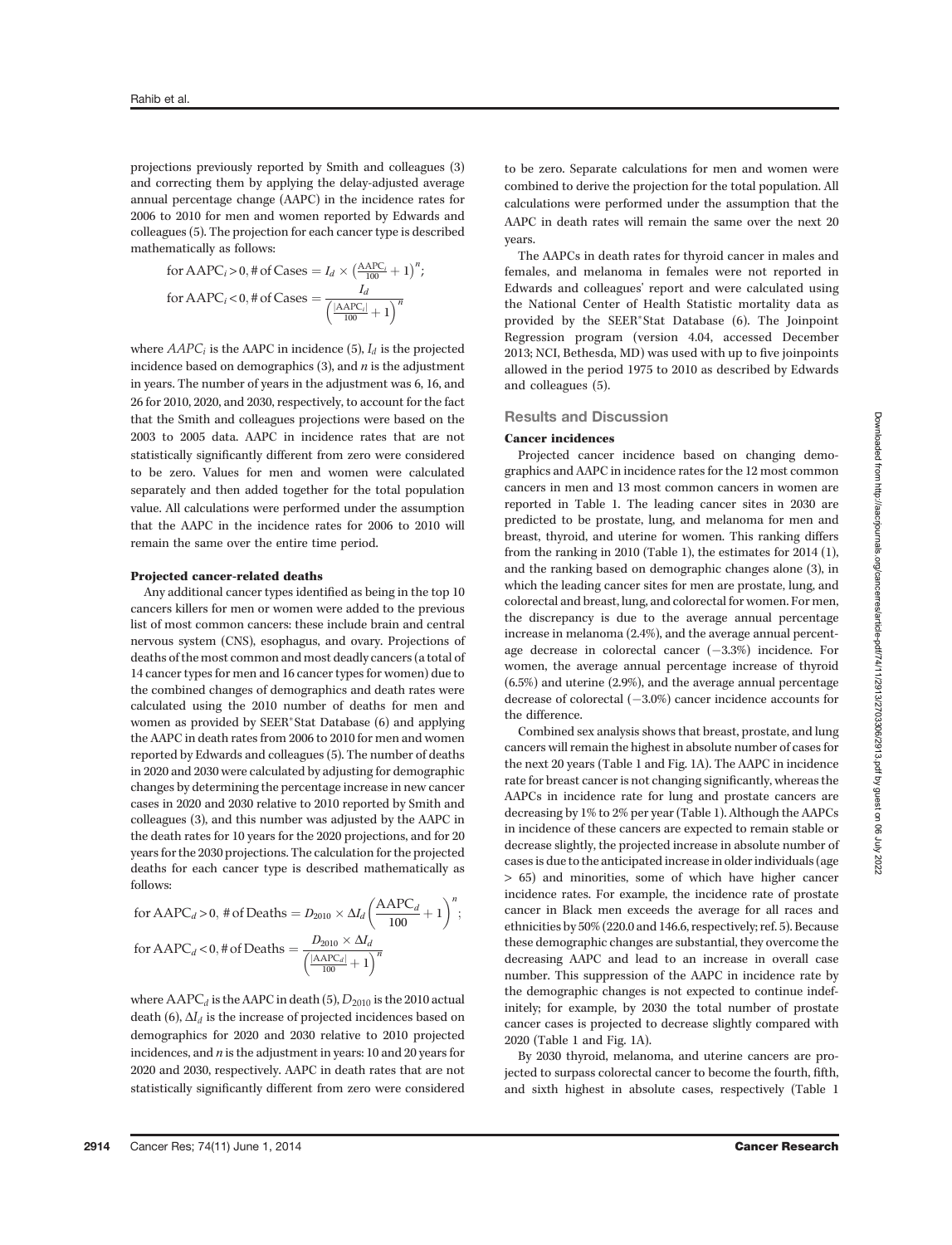|                    |  | Table 1. Projected incidences based on changing demographics and average annual percentage change |  |  |  |
|--------------------|--|---------------------------------------------------------------------------------------------------|--|--|--|
| in incidence rates |  |                                                                                                   |  |  |  |

|                             |                         | Men                     |                          | Women                   |                                |  |
|-----------------------------|-------------------------|-------------------------|--------------------------|-------------------------|--------------------------------|--|
| <b>Cancer sites</b>         | <b>AAPC<sup>a</sup></b> | # of Cases <sup>b</sup> | <b>AAPC</b> <sup>a</sup> | # of Cases <sup>b</sup> | All<br># of Cases <sup>b</sup> |  |
| All                         |                         |                         |                          |                         |                                |  |
| 2010                        | $-0.6$                  | 808,000                 | <b>NS</b>                | 761,000                 | 1,569,000                      |  |
| 2020                        |                         | 961,000                 |                          | 900,000                 | 1,861,000                      |  |
| 2030                        |                         | 1,086,000               |                          | 1,049,000               | 2,135,000                      |  |
| <b>Bladder</b>              |                         |                         |                          |                         |                                |  |
| 2010                        | <b>NS</b>               | 57,000                  | $-0.4$                   | 19,000                  | 76,000                         |  |
| 2020                        |                         | 72,000                  |                          | 21,000                  | 93,000                         |  |
| 2030                        |                         | 89,000                  |                          | 24,000                  | 113,000                        |  |
| <b>Breast</b>               |                         |                         |                          |                         |                                |  |
| 2010                        |                         |                         | <b>NS</b>                |                         |                                |  |
|                             |                         |                         |                          | 226,000                 | 226,000                        |  |
| 2020                        |                         |                         |                          | 262,000                 | 262,000                        |  |
| 2030                        |                         |                         |                          | 294,000                 | 294,000                        |  |
| Colon and rectum            |                         |                         |                          |                         |                                |  |
| 2010                        | $-3.3$                  | 72,000                  | $-3.0$                   | 68,000                  | 139,000                        |  |
| 2020                        |                         | 65,000                  |                          | 61,000                  | 127,000                        |  |
| 2030                        |                         | 58,000                  |                          | 56,000                  | 114,000                        |  |
| Kidney and renal pelvis     |                         |                         |                          |                         |                                |  |
| 2010                        | <b>NS</b>               | 30,000                  | <b>NS</b>                | 18,000                  | 48,000                         |  |
| 2020                        |                         | 37,000                  |                          | 22,000                  | 59,000                         |  |
| 2030                        |                         | 44,000                  |                          | 25,000                  | 69,000                         |  |
| Leukemia                    |                         |                         |                          |                         |                                |  |
| 2010                        | 0.4                     | 27,000                  | 0.6                      | 20,000                  | 46,000                         |  |
| 2020                        |                         | 33,000                  |                          | 24,000                  | 57,000                         |  |
| 2030                        |                         | 42,000                  |                          | 30,000                  | 73,000                         |  |
| Liver and intrahepatic bile |                         |                         |                          |                         |                                |  |
| 2010                        | 3.7                     | 19,000                  | 2.9                      | 7,000                   | 26,000                         |  |
| 2020                        |                         | 34,000                  |                          | 13,000                  | 47,000                         |  |
| 2030                        |                         | 62,000                  |                          | 21,000                  | 83,000                         |  |
| Lung and bronchus           |                         |                         |                          |                         |                                |  |
| 2010                        | $-1.9$                  | 107,000                 | $-1.2$                   | 95,000                  | 202,000                        |  |
| 2020                        |                         | 115,000                 |                          | 104,000                 | 219,000                        |  |
| 2030                        |                         | 116,000                 |                          | 109,000                 | 225,000                        |  |
| Melanoma                    |                         |                         |                          |                         |                                |  |
| 2010                        | 2.4                     | 47,000                  | 1.7                      | 32,000                  | 79,000                         |  |
| 2020                        |                         | 70,000                  |                          | 41,000                  | 111,000                        |  |
| 2030                        |                         | 98,000                  |                          | 53,000                  | 151,000                        |  |
|                             |                         |                         |                          |                         |                                |  |
| Non-Hodgkin lymphoma        |                         |                         | <b>NS</b>                |                         |                                |  |
| 2010                        | 0.7                     | 38,000                  |                          | 31,000                  | 69,000                         |  |
| 2020<br>2030                |                         | 49,000                  |                          | 37,000                  | 86,000                         |  |
|                             |                         | 64,000                  |                          | 44,000                  | 108,000                        |  |
| Oral cavity and pharynx     |                         |                         |                          |                         |                                |  |
| 2010                        | <b>NS</b>               | 25,000                  | $-0.9$                   | 10,000                  | 35,000                         |  |
| 2020                        |                         | 30,000                  |                          | 11,000                  | 41,000                         |  |
| 2030                        |                         | 34,000                  |                          | 12,000                  | 46,000                         |  |
| Pancreas                    |                         |                         |                          |                         |                                |  |
| 2010                        | 1.3                     | 22,000                  | 1.4                      | 22,000                  | 43,000                         |  |
| 2020                        |                         | 31,000                  |                          | 31,000                  | 62,000                         |  |
| 2030                        |                         | 43,000                  |                          | 44,000                  | 88,000                         |  |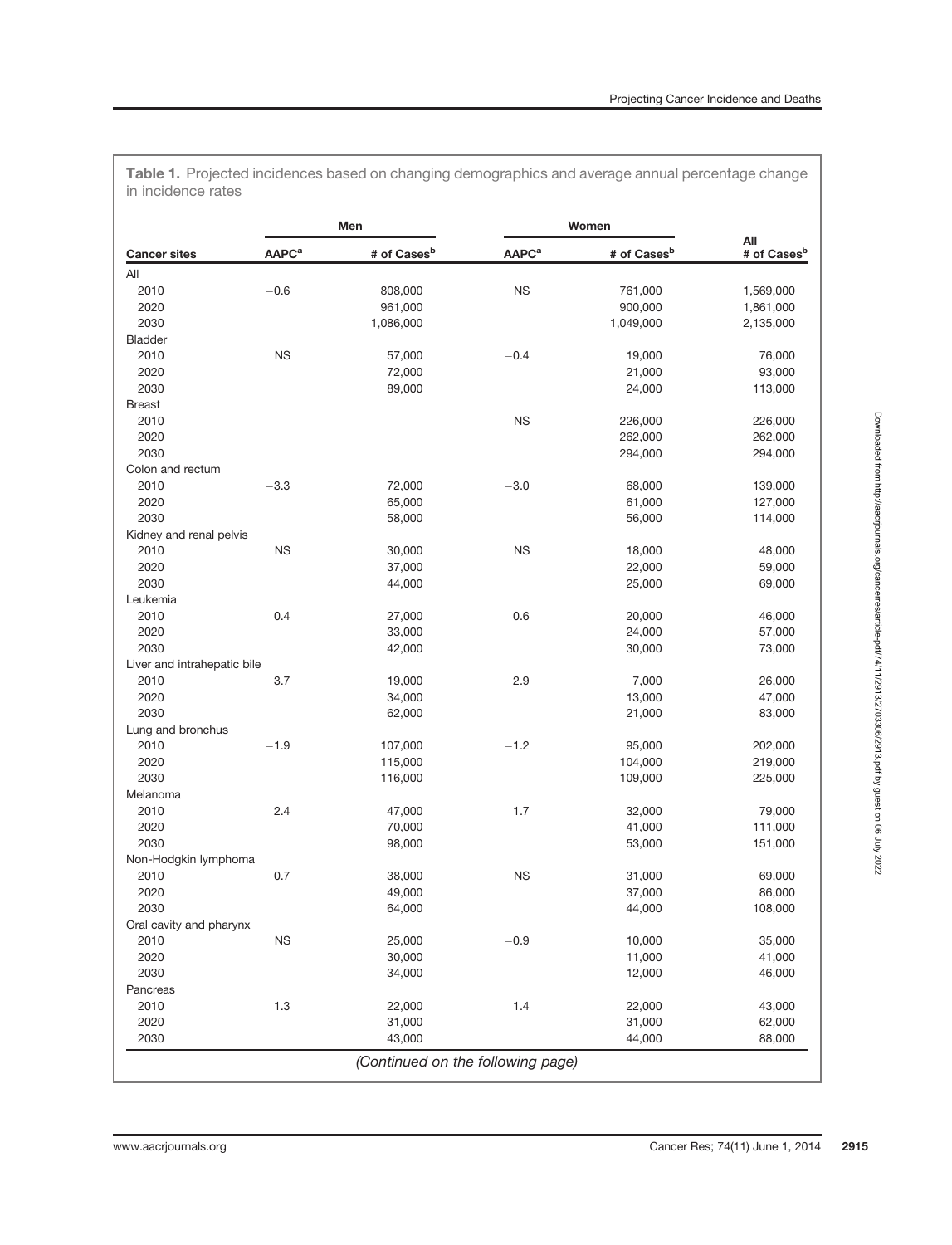|                     | Men                     |                         | Women                   |                         |                                |
|---------------------|-------------------------|-------------------------|-------------------------|-------------------------|--------------------------------|
| <b>Cancer sites</b> | <b>AAPC<sup>a</sup></b> | # of Cases <sup>b</sup> | <b>AAPC<sup>a</sup></b> | # of Cases <sup>b</sup> | All<br># of Cases <sup>b</sup> |
| Prostate            |                         |                         |                         |                         |                                |
| 2010                | $-2.0$                  | 218,000                 |                         |                         | 218,000                        |
| 2020                |                         | 235,000                 |                         |                         | 235,000                        |
| 2030                |                         | 228,000                 |                         |                         | 228,000                        |
| Thyroid             |                         |                         |                         |                         |                                |
| 2010                | 5.4                     | 11,000                  | 6.5                     | 34,000                  | 45,000                         |
| 2020                |                         | 21,000                  |                         | 71,000                  | 92,000                         |
| 2030                |                         | 39,000                  |                         | 144,000                 | 183,000                        |
| Uterine corpus      |                         |                         |                         |                         |                                |
| 2010                |                         |                         | 2.9                     | 52,000                  | 52,000                         |
| 2020                |                         |                         |                         | 82,000                  | 82,000                         |
| 2030                |                         |                         |                         | 122,000                 | 122,000                        |

Table 1. Projected incidences based on changing demographics and average annual percentage change in

Abbreviation: NS, nonsignificant.

<sup>a</sup>Edwards et al., (ref. 5, Table 1).

<sup>b</sup>All projections for 2010 were calculated using rounded incidences from Smith et al. (3), and projections for 2020 and 2030 were calculated using the previous unrounded incidence projections, then rounded to the nearest 1,000.

and Fig. 1A). Colorectal cancer is exceptional in that it is the only cancer site expected to decrease in incidence and absolute cases from 2010 to 2030 (Fig. 1A). Thyroid cancer is notable in that it is increasing dramatically in both men (5.4% AAPC) and women (6.5% AAPC). Melanoma incidences are increasing by an average of 2.4% per year inmen and 1.7% per year in women, and uterine cancer shows a substantial 2.9% average increase in incidence per year. Liver cancer also shows a remarkable 3.7% AAPC in incidence rate increase in men and 2.9% in women, and is projected to become the 11th most frequent cancer diagnosis in 2030 with an estimated 83,000 cases. When the AAPCs in incidence rate from a 10-year time span (2001–2010) are used, breast, prostate, lung, thyroid, and melanoma remain the top cancer diagnoses projected for 2030 with lung cancer exceeding prostate cancer (Supplemental Table S1 and Fig. S1A).

# Cancer-related deaths

Projected cancer-related deaths based on changing demographics and AAPC in cancer-related death rate for the most common and the most deadly cancers are reported in Table 2. In 2010 (Table 2), and estimated for 2014 (1), lung, prostate, and colorectal cancers were the top cancer killers in men, with breast substituting for prostate as the second leading cancer killer in women. By 2030, the leading causes of cancer-related death are projected to be lung, liver, and pancreas for men, and lung, breast, and pancreas for women. Death projections for the top cancers killers in both males and females combined are shown in Table 2 and Fig. 1B. For these origin-specific cancers, the total deaths for both sexes are projected to decrease for breast, colorectal, and prostate cancers, whereas deaths from pancreas, liver, leukemia, and bladder are projected to increase. Deaths from lung cancer are projected to decrease in males but increase in females throughout the 20-year time period, but lung cancer will remain the number one cancer killer throughout the entire time period. Total deaths due to pancreas cancer are projected to increase dramatically to become the second leading cause of cancer-related deaths before 2030. Deaths from liver cancer will also increase dramatically so that liver cancer is projected to become the third leading cause of cancerrelated deaths by 2030. Using AAPC in death rates from a 10 year time span (2001–2010) results in pancreas and colorectal cancer causing an equivalent number of deaths in 2020 and the same ranking of lung, pancreas, and liver cancers as the top cancer killers in 2030 (Supplementary Table S2 and Fig. S1B).

It should be noted that the AAPC in both incidence and death rates from 2006 to 2010 was assumed to remain constant through 2030. Changes in treatment strategies have the potential to alter the death rate, and changes in screening or prevention strategies can alter both the incidence and death rates. Along these lines, it is noted that any changes in the demographics of the population measured in the SEER database from 2006 to 2010 may be incorporated in both the demographic adjustment and the AAPC adjustment, resulting in an overestimate of the projected number of cases or number of deaths. However, it should be realized that decreases in both incidence and death rates for several cancer types were observed, despite the increases in the number of individuals 65 years of age and older and the minority distribution. This suggests that factors specific to cancer prevention and treatment are the overriding contributors to the AAPC values, and that combining demographic changes with changes in incidence and death rates changes provides a reasonable estimate of the projected number of cases and deaths. Also note that demographic changes, but not changes in the incidence rate, were considered when projecting the number of deaths. This results in a probable underestimation of the number of deaths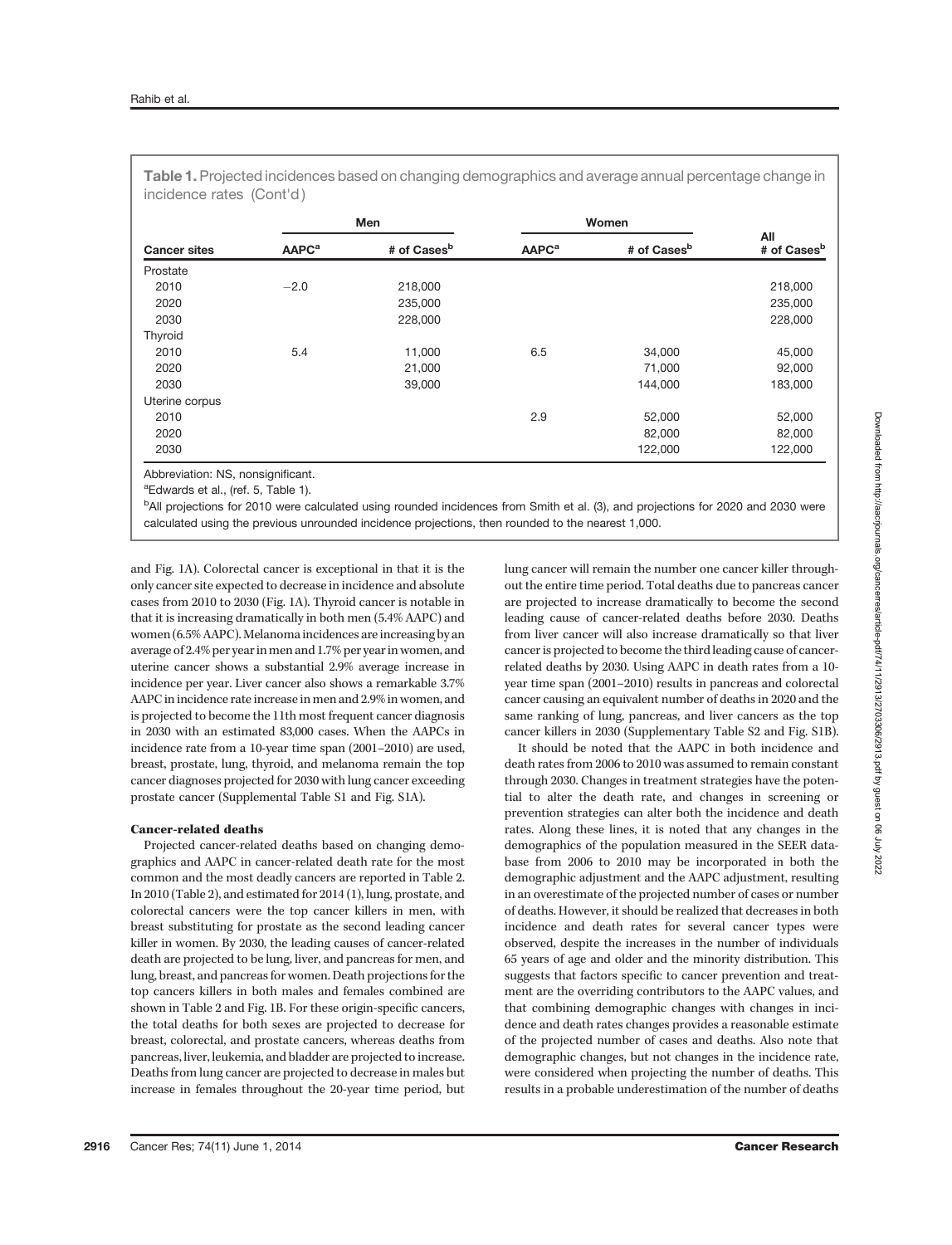

Figure 1. Projected cancer incidence and deaths, both sexes. A, incidence projections of the top eight cancers by 2030 due to demographic changes and the AAPC in incidence rates. All cancer sites shown have at least 110,000 cases projected by 2030 when both the demographic and AAPC factors are taken into consideration. B, death projections of the top cancer killers due to demographic changes and the AAPC in death rates. All cancer sites shown have at least 25,000 cases projected in 2020 or 2030.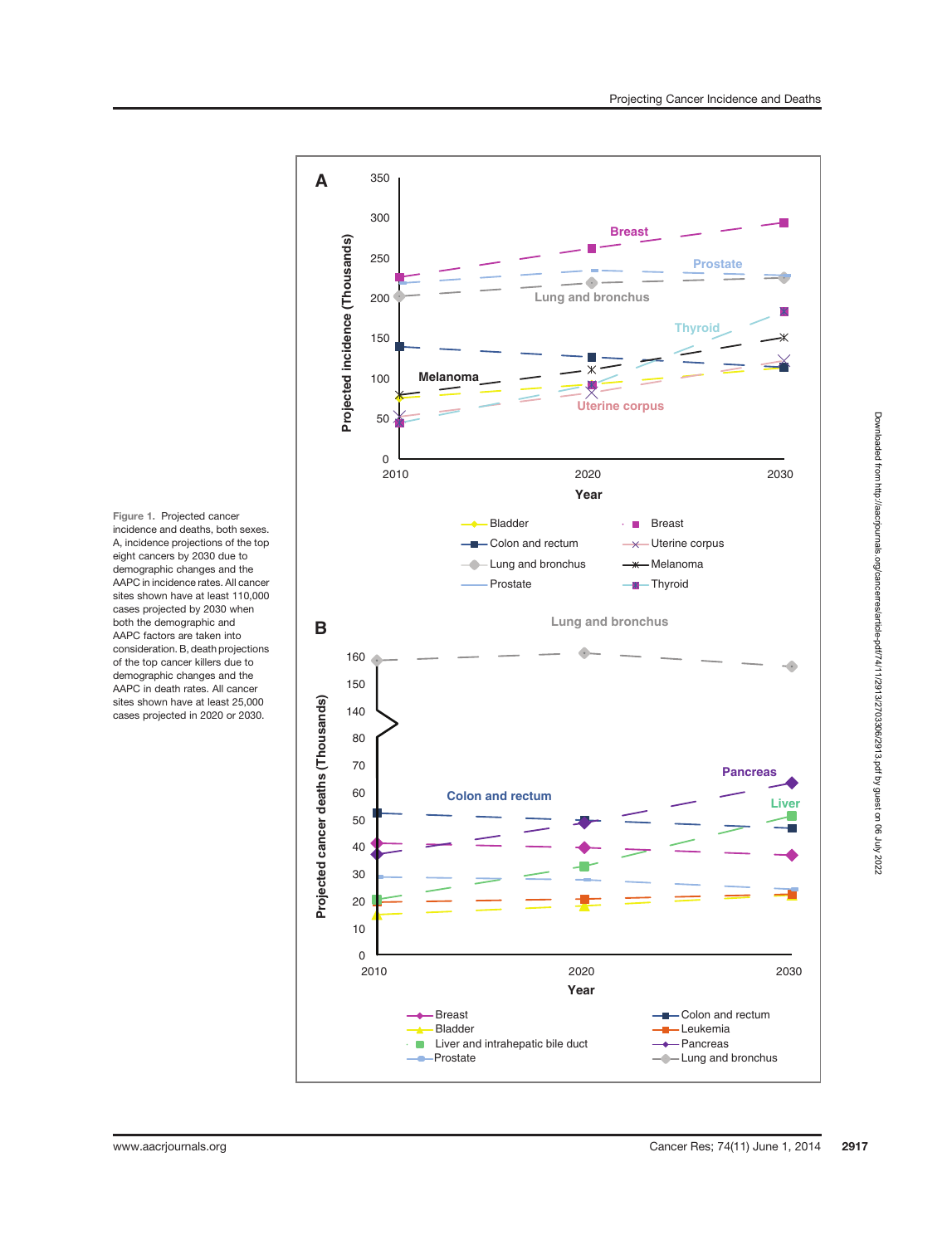$\overline{1}$ 

|                             | Men                     |                          | Women                   |                          |                                 |
|-----------------------------|-------------------------|--------------------------|-------------------------|--------------------------|---------------------------------|
| <b>Cancer site</b>          | <b>AAPC<sup>a</sup></b> | # of Deaths <sup>c</sup> | <b>AAPC<sup>a</sup></b> | # of Deaths <sup>c</sup> | All<br># of Deaths <sup>c</sup> |
| All                         |                         |                          |                         |                          |                                 |
| 2010                        | $-1.8$                  | 309,000                  | $-1.4$                  | 280,902                  | 589,902                         |
| 2020                        |                         | 326,000                  |                         | 289,000                  | 615,000                         |
| 2030                        |                         | 327,000                  |                         | 293,000                  | 620,000                         |
| Bladder                     |                         |                          |                         |                          |                                 |
| 2010                        | <b>NS</b>               | 10,428                   | $-0.4$                  | 4,302                    | 14,730                          |
| 2020                        |                         | 13,000                   |                         | 5,000                    | 18,000                          |
| 2030                        |                         | 16,000                   |                         | 6,000                    | 22,000                          |
| Brain and other CNS         |                         |                          |                         |                          |                                 |
| 2010                        | ${\sf NS}$              | 7,977                    | $-0.9$                  | 6,187                    | 14,164                          |
| 2020                        |                         | 9,000                    |                         | 7,000                    | 16,000                          |
| 2030                        |                         | 11,000                   |                         | 7,000                    | 17,000                          |
| <b>Breast</b>               |                         |                          |                         |                          |                                 |
| 2010                        |                         |                          | $-1.9$                  | 40,996                   | 40,996                          |
| 2020                        |                         |                          |                         | 39,000                   | 39,000                          |
| 2030                        |                         |                          |                         | 37,000                   | 37,000                          |
| Colon and rectum            |                         |                          |                         |                          |                                 |
| 2010                        | $-2.5$                  | 27,073                   | $-2.9$                  | 24,972                   | 52,045                          |
| 2020                        |                         | 27,000                   |                         | 23,000                   | 49,000                          |
| 2030                        |                         | 26,000                   |                         | 21,000                   | 47,000                          |
| Esophagus                   |                         |                          |                         |                          |                                 |
| 2010                        | <b>NS</b>               | 11,416                   | $-1.5$                  | 3,074                    | 14,490                          |
| 2020                        |                         | 14,000                   |                         | 3,000                    | 17,000                          |
| 2030                        |                         | 14,000                   |                         | 3,000                    | 17,000                          |
| Kidney and renal pelvis     |                         |                          |                         |                          |                                 |
| 2010                        | $-0.9$                  | 8,436                    | $-0.9$                  | 4,783                    | 13,219                          |
| 2020                        |                         | 10,000                   |                         | 5,000                    | 15,000                          |
| 2030                        |                         | 10,000                   |                         | 6,000                    | 16,000                          |
| Leukemia                    |                         |                          |                         |                          |                                 |
| 2010                        |                         |                          | $-1.3$                  |                          |                                 |
| 2020                        | $-0.9$                  | 11,060                   |                         | 8,274                    | 19,334                          |
|                             |                         | 12,000                   |                         | 8,000                    | 20,000                          |
| 2030                        |                         | 14,000                   |                         | 9,000                    | 22,000                          |
| Liver and intrahepatic bile |                         |                          |                         |                          |                                 |
| 2010                        | 2.5                     | 13,657                   | 1.6                     | 6,647                    | 20,304                          |
| 2020                        |                         | 22,000                   |                         | 10,000                   | 33,000                          |
| 2030                        |                         | 36,000                   |                         | 15,000                   | 51,000                          |
| Lung and bronchus           |                         |                          |                         |                          |                                 |
| 2010                        | $-2.9$                  | 87,698                   | $-1.4$                  | 70,550                   | 158,248                         |
| 2020                        |                         | 85,000                   |                         | 76,000                   | 161,000                         |
| 2030                        |                         | 78,000                   |                         | 78,000                   | 156,000                         |
| Melanomab                   |                         |                          |                         |                          |                                 |
| 2010                        | 0.3                     | 6,002                    | $-0.5$                  | 3,152                    | 9,154                           |
| 2020                        |                         | 7,000                    |                         | 3,000                    | 10,000                          |
| 2030                        |                         | 8,000                    |                         | 3,000                    | 12,000                          |
| Non-Hodgkin lymphoma        |                         |                          |                         |                          |                                 |
| 2010                        | $-2.6$                  | 11,047                   | $-3.2$                  | 9,247                    | 20,294                          |
| 2020                        |                         | 10,000                   |                         | 8,000                    | 18,000                          |
| 2030                        |                         | 10,000                   |                         | 7,000                    | 17,000                          |
| Oral cavity and pharynx     |                         |                          |                         |                          |                                 |
| 2010                        | $-1.2$                  | 5,815                    | $-0.9$                  | 2,659                    | 8,474                           |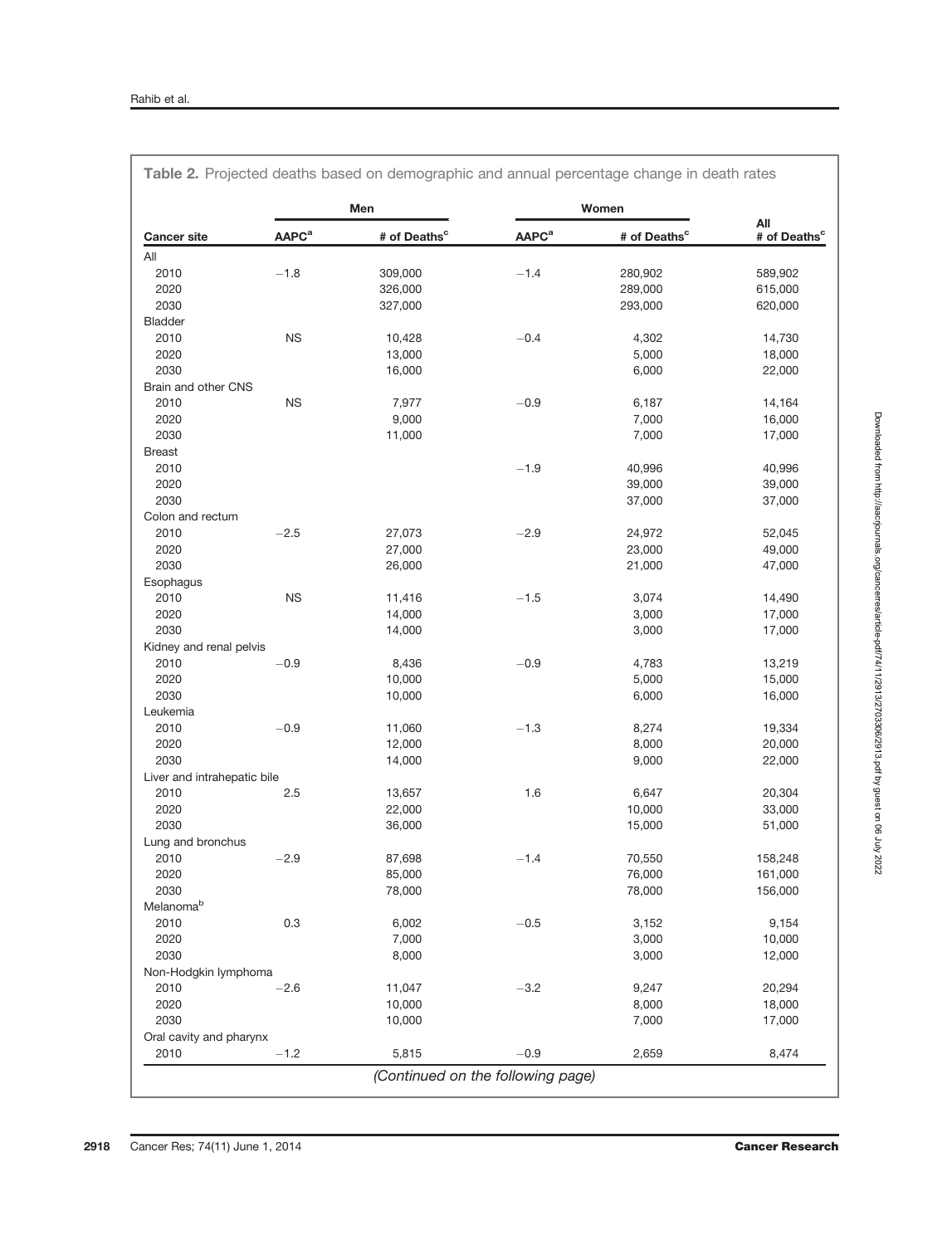| Table 2. Projected deaths based on demographic and annual percentage change in death rates (Cont'd) |                         |                          |                         |                          |                                 |  |  |
|-----------------------------------------------------------------------------------------------------|-------------------------|--------------------------|-------------------------|--------------------------|---------------------------------|--|--|
|                                                                                                     | Men                     |                          | Women                   |                          |                                 |  |  |
| <b>Cancer site</b>                                                                                  | <b>AAPC<sup>a</sup></b> | # of Deaths <sup>c</sup> | <b>AAPC<sup>a</sup></b> | # of Deaths <sup>c</sup> | All<br># of Deaths <sup>c</sup> |  |  |
| 2020                                                                                                |                         | 6,000                    |                         | 3,000                    | 9,000                           |  |  |
| 2030                                                                                                |                         | 6,000                    |                         | 3,000                    | 9,000                           |  |  |
| Ovary                                                                                               |                         |                          |                         |                          |                                 |  |  |
| 2010                                                                                                |                         |                          | $-1.9$                  | 14,572                   | 14,572                          |  |  |
| 2020                                                                                                |                         |                          |                         | 14,000                   | 14,000                          |  |  |
| 2030                                                                                                |                         |                          |                         | 14,000                   | 14,000                          |  |  |
| Pancreas                                                                                            |                         |                          |                         |                          |                                 |  |  |
| 2010                                                                                                | 0.5                     | 18,699                   | 0.5                     | 18,189                   | 36,888                          |  |  |
| 2020                                                                                                |                         | 25,000                   |                         | 24,000                   | 48,000                          |  |  |
| 2030                                                                                                |                         | 32,000                   |                         | 31,000                   | 63,000                          |  |  |
| Prostate                                                                                            |                         |                          |                         |                          |                                 |  |  |
| 2010                                                                                                | $-3.1$                  | 28,560                   |                         |                          | 28,560                          |  |  |
| 2020                                                                                                |                         | 28,000                   |                         |                          | 28,000                          |  |  |
| 2030                                                                                                |                         | 24,000                   |                         |                          | 24,000                          |  |  |
| Thyroid <sup>b</sup>                                                                                |                         |                          |                         |                          |                                 |  |  |
| 2010                                                                                                | 1.22                    | 723                      | 0.5                     | 963                      | 1,686                           |  |  |
| 2020                                                                                                |                         | 900                      |                         | 1,000                    | 2,000                           |  |  |
| 2030                                                                                                |                         | 1,000                    |                         | 1,000                    | 2,000                           |  |  |
| Uterine corpus                                                                                      |                         |                          |                         |                          |                                 |  |  |
| 2010                                                                                                |                         |                          | 0.4                     | 8,402                    | 8,402                           |  |  |
| 2020                                                                                                |                         |                          |                         | 10,000                   | 10,000                          |  |  |
| 2030                                                                                                |                         |                          |                         | 12,000                   | 12,000                          |  |  |

Abbreviation: NS, nonsignificant.

<sup>a</sup>Edwards et al. (ref. 5, Table 2).

b The AAPCs for thyroid cancer–related death rates for males and females, and for melanoma cancer–related death rates for females, were calculated using the (SEER) Program SEER\*Stat Database: Mortality - All COD, Aggregated With State, Total U.S. (1969–2010) and Joinpoint Regression program was used (version, 4.0.4, accessed, December 2013) with maximum 5 joinpoint using the 1975–2010 mortality data.

<sup>c</sup>2010 deaths were generated from SEER<sup>\*</sup> Stat. Projected deaths for 2020 and 2030 >1,000 are rounded to the nearest 1,000; deaths <1,000 are rounded to the nearest 100. Projections for 2020 and 2030 were calculated using 2010 unrounded deaths generated from SFFR\*Stat.

for those cancers with large positive AAPCs in incidence rate (thyroid, liver, melanoma, and pancreas), but prevents the overestimation caused by incidence trends that are incorporated in death-rate trends. If AAPC in incidence rates is considered in projecting cancer-related deaths, the increase in pancreas and liver cancers is even more pronounced (ref. 7 and data not shown).

# Changes in the ranking of site-specific cancers

The decrease in colorectal cancer, falling from the top four in incidence and top two in deaths, seems to be primarily the result of advances in colorectal cancer screening (8). Colorectal cancer incidence rates have declined since the mid 1980s, and randomized clinical trials demonstrated that fecal occultblood screening is effective in decreasing incidence of colorectal cancer (9). Using mathematical modeling, Edwards and colleagues concluded that the decline observed in colorectal cancer–related death rates is consistent with a major contribution from screening, with smaller contributions from risk

factor reduction and improved treatments (10). Colonoscopy was recommended as a screening test in 1997 and rates of colorectal cancer screening continued to increase through the 2000s, supporting the further decline in colorectal cancer incidence and mortality as a result of screening advances (10).

The dramatic increase in the number of thyroid cancer cases has been explored with the conclusion that this is not an epidemic of disease but a consequence of increased diagnosis, particularly in women (11–13). This conclusion is reached, in part, because of the lack of an increase in thyroid cancer–related deaths. Thyroid cancer, which is generally treated by surgical resection, has an overall 98% 5-year survival rate (1). The 2% of cases that succumb to thyroid cancer are primarily rare and highly aggressive subsets, including diagnoses of anaplastic and medullary thyroid cancer (12). In a 2007 lecture, Heller concluded that what was needed was not better detection of occult disease, but a means to distinguish those patients who may not need treatment at all from those who will almost certainly do poorly (12). His call to the research community was for a better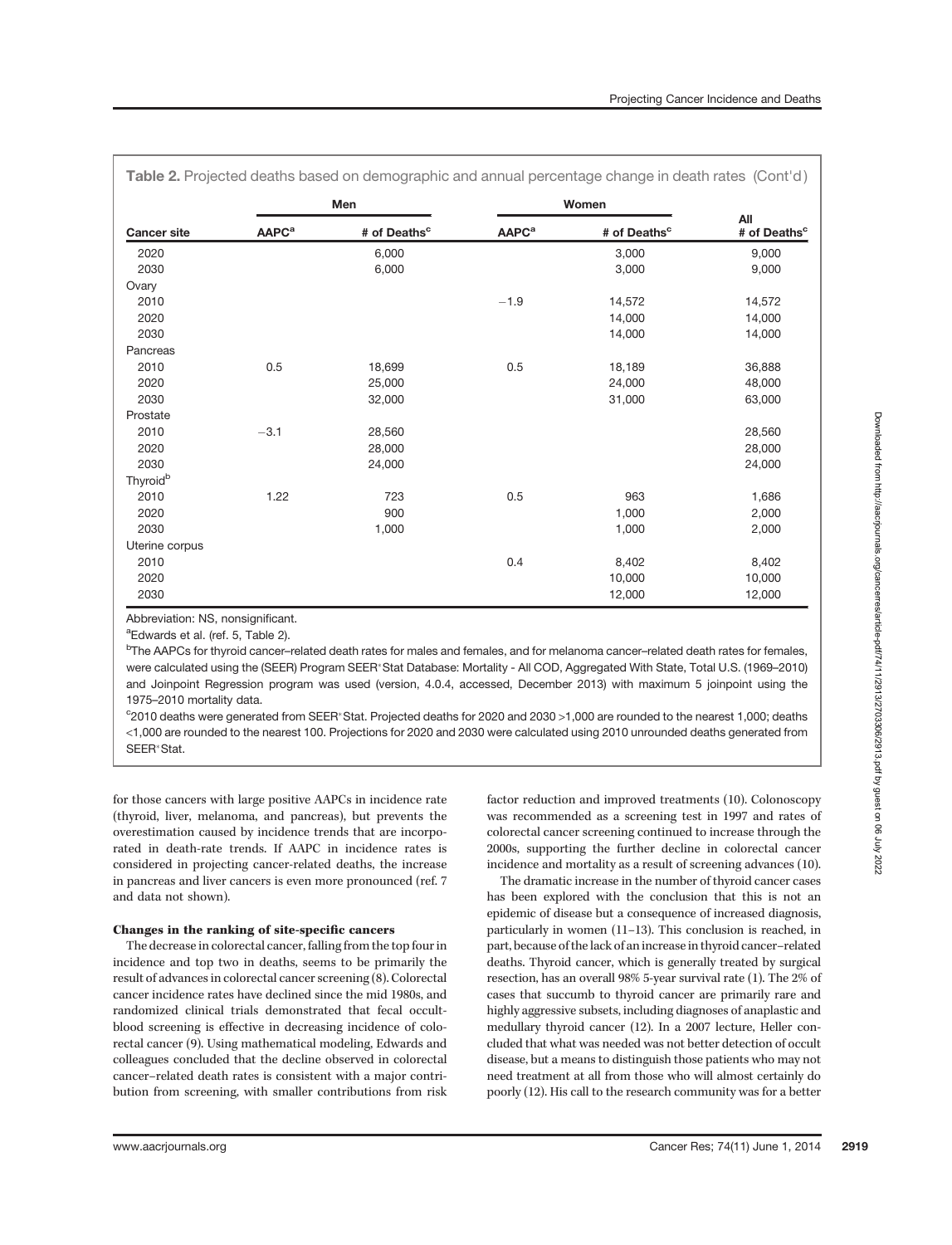understanding of the molecular and genetic basis that characterizes high-risk thyroid cancer, and an improvement in the treatment of advanced and aggressive disease. The call to healthcare professionals was to refocus their efforts on identifying and curing those few patients whose disease is likely to shorten their lives. As the trend is anticipated to continue into the next decades, there is even more need to prepare for the onslaught of diagnoses and to increase efforts in risk stratification to ensure appropriate therapeutic response.

The dramatic increase in the anticipated number of deaths due to cancer of the pancreas and liver is a wake-up call to the research and healthcare systems in the United States. Although there will be only an estimated 33,000 new cases of liver and intrahepatic bile duct cancer in the United States in 2014 (1), hepatocellular carcinoma (the most common type of liver cancer) is the most frequent solid tumor worldwide and the third leading cause of global cancer-related deaths (14). Current treatment strategies for hepatocellular carcinoma are limited, with surgery and a single approved drug, sorafenib, as options (15). Pancreas cancer has the lowest 5-year relative survival rate of those cancers reported by the American Cancer Society, at 6% (1). Surgery is the only potentially curative option for pancreatic cancer, but less than 20% of patients are eligible for surgical resection (16). Treatments for metastatic pancreatic cancer are minimally effective, and the most recent clinical trial leading to a drug approval extended median overall survival to 8.5 months (17). A detailed examination of the death rate trends for pancreatic cancer since 1970 revealed complex patterns that are largely unexplained by known risk factors (18). If we want to change the death rate for these diseases, it is necessary to increase the investment in understanding them and identifying early detection strategies and therapeutic targets that can be translated and tested in clinical trials. Given the extensive process required to validate an early detection biomarker for clinical use (19) and the estimated 7.9 years required for clinical testing and approval of a new cancer therapy (20), there is clearly a need to invest in basic, translational, and clinical research now to be prepared for the dramatic increase expected in the next 10 to 20 years.

Attention has been called to the projected top three cancer killers in 2030: lung, pancreatic, and liver cancer, through the Recalcitrant Cancer Research Act signed into law by President Obama in January 2013 (21). Recalcitrant cancers, which are defined as those that have 5-year relative survival rates below 50%, include cancers of the pancreas (6%), lung (16.6%), liver (18%), esophagus (19%), stomach (29%), brain (35%), ovary (44%), and multiple myeloma (45%; ref. 22). The Act directs the NCI to develop strategic plans, referred to as scientific frame-

**References** 

- 1. Siegel R, Ma J, Zou Z, Jemal A. Cancer Statistics, 2014. CA Cancer J Clin 2014;64:9–29.
- 2. National Cancer Institute Funded Research Portfolio (NFRP) [Internet]. Bethesda (MD): National Cancer Institute; [cited 2014 April 4]. Available from: http://fundedresearch.cancer.gov.
- 3. Smith BD, Smith GL, Hurria A, Hortobagyi GN, Buchholz TA. Future of cancer incidence in the United States: burdens upon an aging, changing nation. J Clin Oncol 2009;27:2758–65.

works, for pancreatic and lung cancers and other recalcitrant cancers at the director's discretion. The scientific framework for pancreatic ductal adenocarcinoma was recently released and includes four specific recommendations with initial plans for their implementation (23). These initiatives include basic, translational, and clinical approaches to improving early detection and treatment of pancreatic adenocarcinoma. The scientific framework for small-cell lung cancer is expected by July 2014. The Recalcitrant Cancer Research Act, passed with the

support of several patient advocacy groups, lays the foundation for a more focused and organized effort from the research community in identifying and preparing for the cancers that claim the most lives. The predictions arising from this report indicate that an even more vigorous approach should be pursued, integrating the research, health care, and advocacy communities. Efforts at improving treatments for advanced or aggressive cancers will improve survival rates in the short term with the hope of an eventual improvement in mortality rates. Efforts toward improved detection with subsequent elimination of premalignant conditions or preventive strategies will decrease both the incidence and the number of deaths from these diseases. A concerted effort from all stakeholders scientists, clinicians, and the public—will have the greatest chance of altering the predictions arising from this work and substantially improving the future for those to be diagnosed with the deadliest cancers.

#### Disclosure of Potential Conflicts of Interest

B.D. Smith received commercial research grant from Varian Medical Systems. No potential conflicts of interest were disclosed by the other authors.

The authors or their immediate families have been affected by a diagnosis of breast, lung, ovarian, pancreatic, prostate, and thyroid cancers, and deaths from lung, pancreatic, and ovarian cancer.

#### Authors' Contributions

Conception and design: B.D. Smith, R. Aizenberg, L.M. Matrisian Development of methodology: L. Rahib, B.D. Smith, L.M. Matrisian Acquisition of data (provided animals, acquired and managed patients, provided facilities, etc.): L. Rahib

Analysis and interpretation of data (e.g., statistical analysis, biostatistics, computational analysis): L. Rahib, R. Aizenberg, A.B. Rosenzweig, L.M. Matrisian

Writing, review, and/or revision of the manuscript: L. Rahib, B.D. Smith, R. Aizenberg, A.B. Rosenzweig, J.M. Fleshman, L.M. Matrisian Study supervision: L.M. Matrisian

## Grant Support

This study was supported by the Pancreatic Cancer Action Network. The costs of publication of this article were defrayed in part by the payment of page charges. This article must therefore be hereby marked advertisement in accordance with 18 U.S.C. Section 1734 solely to indicate this fact.

Received January 17, 2014; revised March 13, 2014; accepted March 13, 2014; published OnlineFirst May 19, 2014.

- 4. Jemal A, Simard EP, Dorell C, Noone AM, Markowitz LE, Kohler B, et al. Annual Report to the Nation on the Status of Cancer, 1975–2009, featuring the burden and trends in human papillomavirus(HPV)-associated cancers and HPV vaccination coverage levels. J Natl Cancer Inst 2013;105:175–201.
- 5. Edwards BK, Noone AM, Mariotto AB, Simard EP, Boscoe FP, Henley SJ, et al. Annual Report to the Nation on the status of cancer, 1975– 2010, featuring prevalence of comorbidity and impact on survival